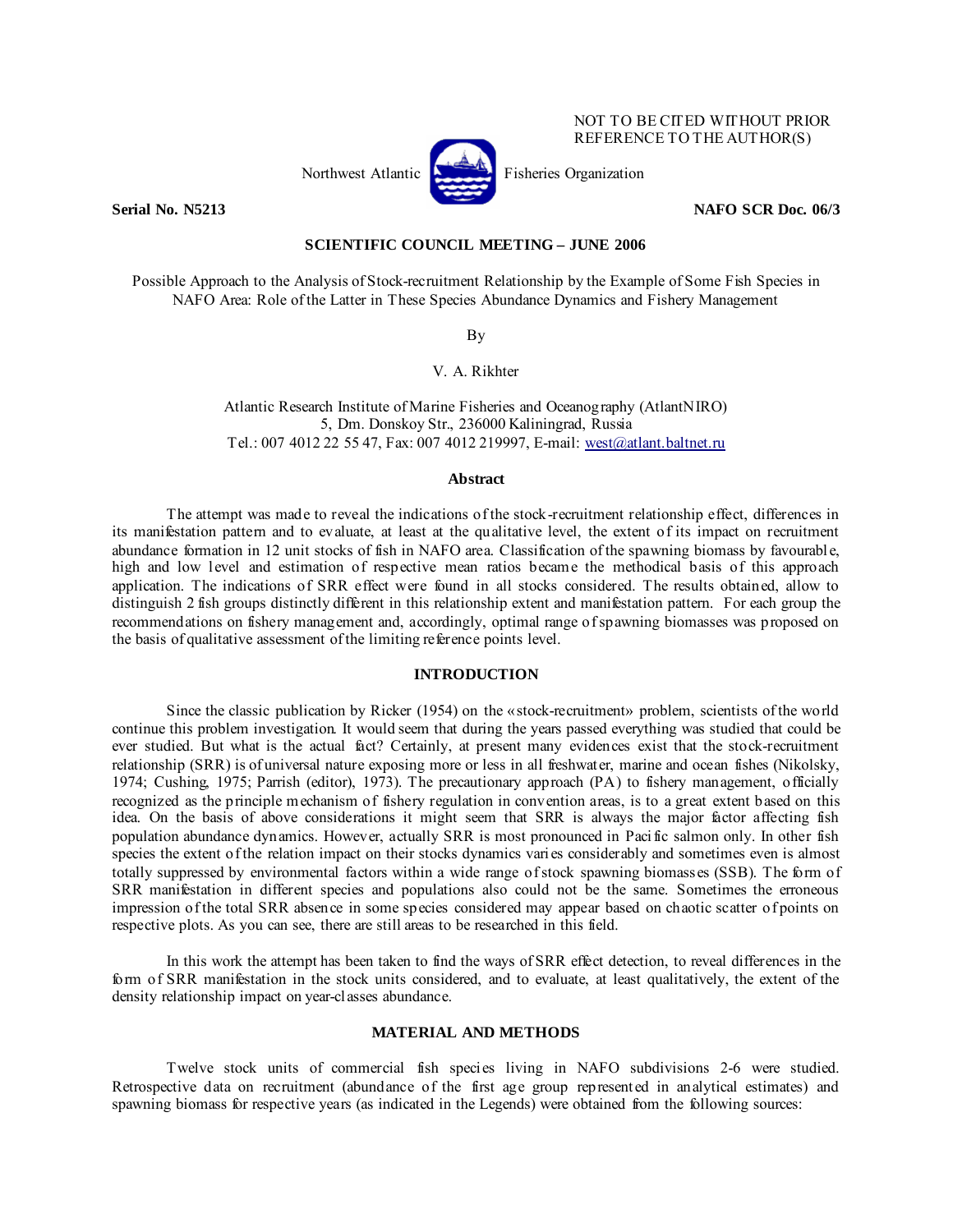| Stock unit               | Data Source                 |
|--------------------------|-----------------------------|
| $2J+3KL$ Cod             | Baird and Bishop, 1986      |
| 3NO Cod                  | Healey et al., 2003         |
| 3Ps Cod                  | Bishop and Baird, 1985      |
| 4 VWX Silver Hake        | Showell, 1997               |
| 57e Silver Hake          | Almeida and Anderson, 1979  |
| 5Zw+6 Silver Hake        | Almeida and Anderson, 1979  |
| 5Ze Red Hake             | Almeida et al., 1979        |
| 5Zw+6 Red Hake           | Almeida et al., 1979        |
| $2+3$ Greenland Halibut  | Darby <i>et al.</i> , 2004  |
| 3LNO Yellowtail Flounder | <b>Brodie</b> , 1985        |
| 3LNO American Plaice     | Brodie, 1985                |
| 3+6 Atlantic Mackerel    | Isakov <i>et al.</i> , 1976 |

 In all cases estimated were obtained using the virtual population analysis. Spawning stocks were estimated as a sum of age groups biomasses starting from specific age (Rikhter, 2004), except Atlantic mackerel and cod 3NO, when estimations were based on ogives of sex maturity (Isakov *et al*., Healey *et al*., 2003).

 Note that the above mentioned study is of one-sided nature, since it considers SRR effect at the right side of biomass observations series only, while in the fishery management practice the left side is much more important. As is known, PA is based on assessment of the lower limiting reference point boundaries of SSB only.

 Analysis was made applying non-parametric methods in view of the following considerations. During the latest 50 years scientists from various countries have made numerous attempts to fit the empiric data to the theoretic SRR curves. However, the progress achieved in this aspect could be hardly considered as significant in respect to efficient solution of problems of abundance dynamics and fish population management. The author's attempt to attain success in this way, using appropriate theoretical relationships, has not become an exception (Rikhter, 1990). It seems that this research direction was self-exhausted and something new should be proposed, at least tried, in order to promote the research in this field.

 To solve this problem the *ad hoc* methodical approach has been applied, which was mentioned for the first time in 2004 (Rikhter, 2004). The essence of this method is the following. The years are selected when strong yearclasses appeared. In this case year-class abundance deviation from the long-term mean, exceeding 20% at the age of first occurrence in analytical estimates, was use as the criterion.

 Certainly, the question may arise concerning the correctness of applying this criterion. However, in this case a counter-question occurs - whether any strictly grounded mathematically criterion of year-classes strength is available at all. It is known that they are divided by categories at the qualitative level only. For example, a strong year-class is described as significantly exceeding the long-term mean during several years, covering the main period of its exploitation. In our case the criterion selected meets all above requirements and therefore may be considered acceptable to demonstrate the proposed methodical approach.

 Further such parameters as the mean spawning biomass being most favourable to abundant year-classes production (MSSBfav) and mean high and low biomasses (MSSBhigh and MSSBlow respectively). MSSBfav is estimated as the mean biomass in the years when strong year-classes appeared. To estimate MSSBhigh and MSSBlow the deviations from the mean SSB both to the less and to the higher values exceeding 20% were also used. The years with high and low biomasses were selected and the mean values were obtained.

#### **RESULTS**

Figure 1 (part « $\delta$ » of which deserves more detailed comments) gives the idea of SRR pattern, actually reflecting the combined effect of density relationship and environment factors (first of all oceanographic) on the abundance dynamics of respective stock units. The points scatter in (f) corresponds to Riker's type relationship visually better than in other plots. Solid vertical lines on the figure indicate the upper and the lower limits of 20%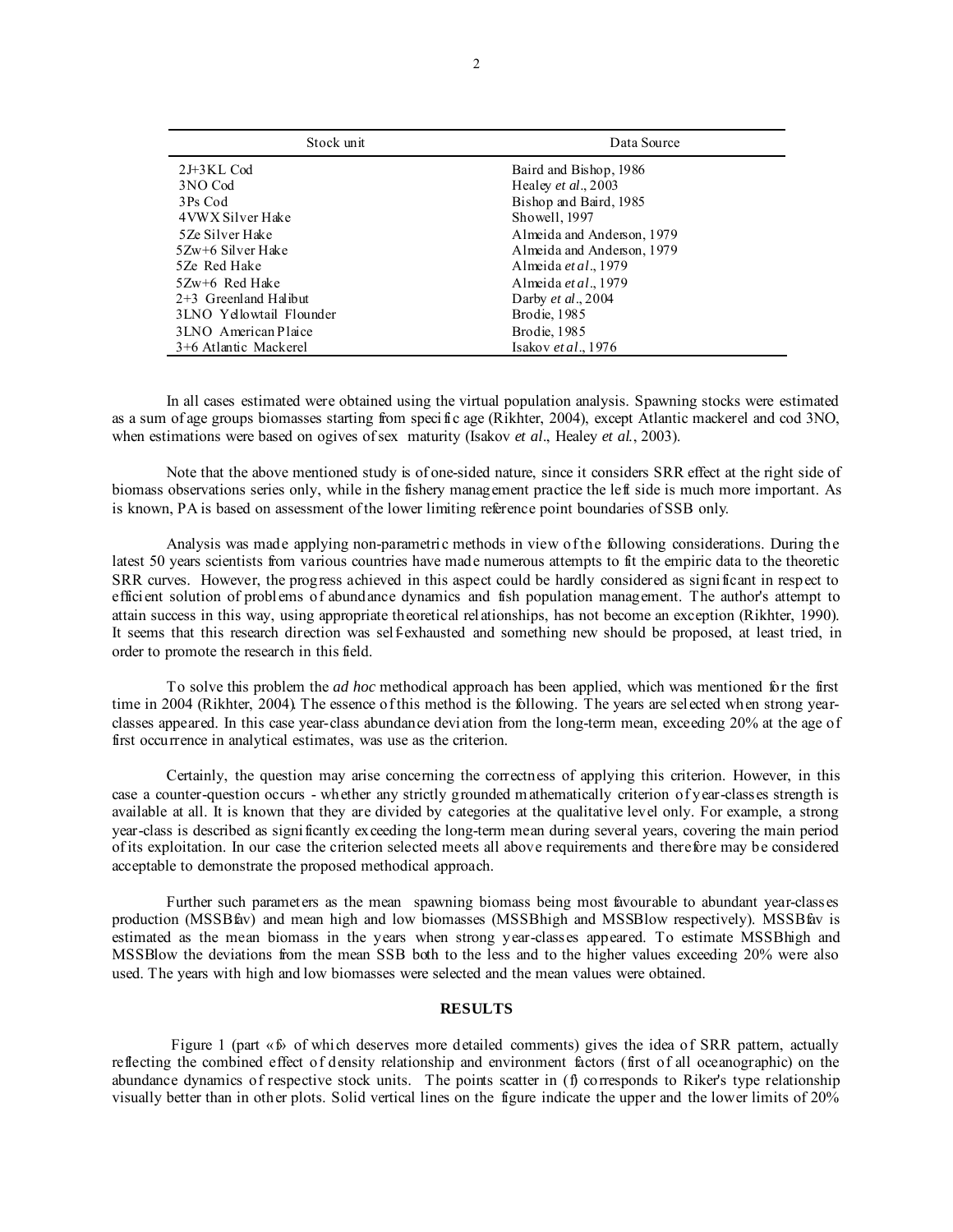deviations from the mean spawning biomass, and dotted horizontal line indicates the level above which the yearclasses classified as strong, based on the criterion assumed are located. Besides, the figure outlines three zones the explanations to which are given in the next section. In order to provide a more detailed idea of SRR effect in compliance with the methods described above, MSSBhigh, MSSBlow and MSSBfav ratio to the first two were estimated (Table 1). Let us denote them briefly Cr and Cl (right and left coefficients, respectively), which seem to provide a definite idea of SSB effect extent and pattern at the left and right sides of biomass observation series.

The data presented show that MSSBfav/MSSBlow (Cl) ratio considerably varies by stock units from 1.11 in American plaice to 4.68 in cod 2J+3KL. Evidently, that difference between MSSBfav/MSSBhigh (Cr) ratios was considerably less, and this is not surprising, because these values are actually able to vary only within the range from zero to one.

# **DISCUSSION**

 The pattern of points scatter in the figure allows to assume, in some cases, a strong effect of environment factors on year-classes abundance masking, or more exactly, suppressing SRR effect within a wide range of biomasses. In such cases MSSBfav cannot be interpreted as a target level to be achieved and retained. In this situation the above parameter may be used only in revealing the indications of SRR effect in seemingly chaotic scatter of points in the figure. The ratios presented in the last two columns of the table seem to allow qualitative evaluation of the pattern and extent of the relationship considered.

Let us start with the ratio MSSBfav/MSSBhigh. As the respective values approach to one, the compensation factors effect seems to weaken and finally approaches zero, which actually means the direct dependence of year-classes abundance on SSB value. No restriction of the upper biomass limit is required to the populations with similar type of density relationship. However, if during several years the environment conditions unfavourable to young fish survival persist, the stock size may decrease rapidly to extremely low level, unable to provide the stock recovery even in comparatively favourable conditions, including total cessation of fishery. In our case the above said type of abundance dynamics is observed in cod 2J+3KL and 3NO, though, judging from the points scatter in fig.1(g), the compensatory pattern of the density relationship seems to become apparent. However, an appearance may be delusive. The impact of environment factors on year-classes formation may play a certain role here, resulting in some distortion on SRR pattern inherent in this population.

 As Cr values decrease, the effect of compensatory factors becomes stronger. This is most apparent in American plaice, yellowtail flounder and Greenland halibut (0.47, 0.50 and 0.65, respectively). For these stock units the biomass exceeding a certain level may become an adverse factor increasing the probability of poor year-classes appearance. It seems that in such cases the definition of the upper SSB limit would be in accordance with PA strategy.

 Now let us consider the situation at the left side of the biomass observation series. It is evident that with the higher Cl values, the higher shall be the level of SSB favourable to strong year-classes formation. This means, that the higher MSSBfav value requires the higher threshold of the limiting reference point *Blim* and vice versa. Therefore, the limit of this reference point has to be at the highest level for cod in 2J+3KL and 3NO. The results obtained allows to assume that  $B_{lim}$  level, recommended by NAFO Scientific Council for the latter stock (60 thousand tons), is slightly underestimated (NAFO, 2000). It is more likely that the estimate within 70-80 thousand tons complies better to the above level. On the other hand, for two species of flounders, Atlantic mackerel, silver hake in 4VWX and red hake in 5Ze  $B_{lim}$  boundary is probably to be closer to the lowest biomass observed. At relatively low SSB strong year-classes are not rarely observed also in Greenland halibut. Therefore, the optimum biomass range, requiring two-sides limiting reference points are mostly pronounced in уellowtail flounder, American plaice and Greenland halibut. In such cases it seems reasonable to to determine both lower and upper boundaries of the above reference points, identifying them as *Blim* (lower) и *Blim* (upper). In the context of the other stock units, practical management it is possible to speak about SSB maintenance at a definite level, probably, at the left end of the range only.

 The above considerations may be best of all demonstrated with Fig. 1(f), where points scattering allows to distinguish three SSB zones. The first zone is the region of low biomass associated with poor year-classes appearance. As can be seen, only one point there is located above the horizontal line. The overwhelming majority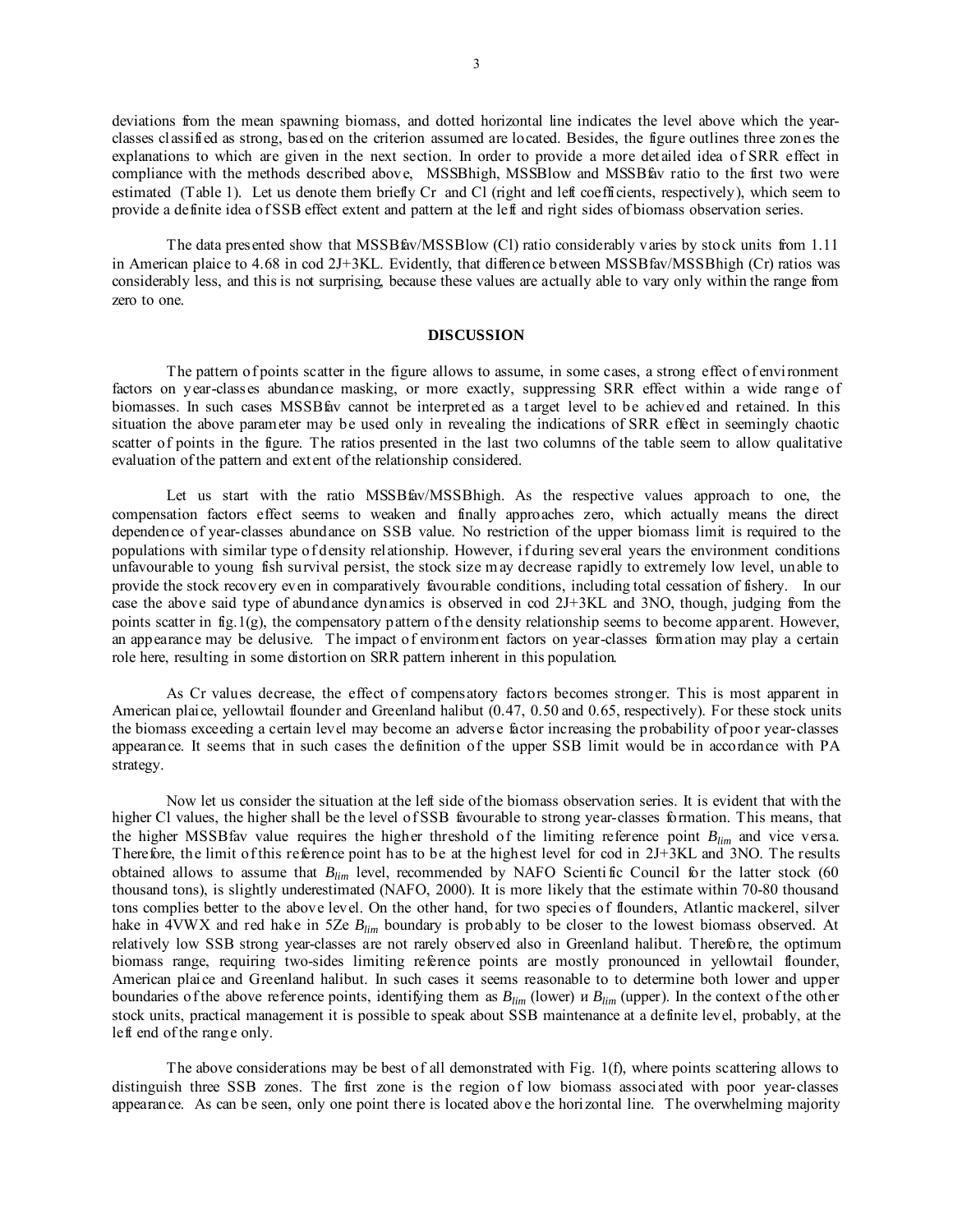of strong year-classes are located in zone 2, which includes SSB in the range 23-36 thousand tons. Availability of two weak year-classes there can be probably explained with the environment conditions extremely unfavourable to young Greenland halibut survival, which suppressed the effect of the density relationship during respective years. And at last, zone 3 is the region of high biomass. However, only one point out of seven located there is located above the horizontal line. All other year-classes are non-abundant. It is likely that in the case considered the role of the Ricker's type relationship is very distinct. The extent of SRR effect seems to be evaluated best of all on the basis of Cr and Cl values in percent (Table. 1). At the same time it is possible to assume that a certain relationship exists between SSB value and the environment conditions impact on year-classes abundance formation. For example, with Cr values close to zero the effect of oceanographic factors will be suppressed by counteraction of compensatory factors. On the contrary, when Cr values approach to one (100%), the effect of oceanographic factors may be significant (sometimes determinative one) actually at any level of the spawning biomass, though the maximum biomass is likely to weaken their effect. On the left end of SSB observation series the minimum value of Cl actually evidences the determinative role of the environment factors in formation of recruitment. At the same time, within a favourable (optimal) biomass range, SRR role in the above process must be the determinative one, though in this case the environment conditions impact in some years may be considerable.

 In short, the role of SRR and environment conditions in stock dynamics determination should be evaluated in every individual case with subsequent utilization of the obtained information in fishery management.

 As can be seen, we are actually speaking about the necessity to consider the ecosystem components in fishery management. At the same time it would be useful to pay attention to another aspect of the problem considered. Extremely high abundance (biomass) of one or another species is sometimes a dangerous factor for associated fish species (predation, feeding competition, etc.). Therefore, the restriction of the upper biomass limit may sometimes be useful, irrespective of the type of density relationship for respective population.

#### **CONCLUSIONS**

 The methodical approach used in this work allowed to distinguish two groups of fish distinctly different in the extent and pattern of the stock-recruitment relationship manifestation. The first group includes cod in 2J+3KL and 3NO, the second includes American plaice, yellowtail flounder in 3LNO and Greenland flounder in 3LNO. Naturally, these groups fishery management must be different also. In the first case, as is evident, no restriction of the spawning biomass upper limit is required, while the lower limit of the reference point should be fixed at a rather high level. In the second case the upper boundary of  $B_{lim}$  fixation seems reasonable in view of probable compensation effect of the density relationship. At the same time the lower threshold of the spawning biomass optimal range may be at the level close to the lowest observed value. Other stock units considered occupy the intermediate position between the above said groups.

 In general, the results obtained evidence in favour of the assumption that the density relationship is inherent in all stock units considered, though the extent and pattern of its manifestation in some species and even in populations of the same species differ considerably.

 As regards the considered stock units management, it should be of a complex nature, taking in account both specific character of the above relationship and the effect of the environment factors, which may prevail within a wide range of the spawning biomass values.

## **REFERENCES**

ALMEIDA, F. P., and E. D. ANDERSON. MS 1979. Status of the Georges Bank silver hake stock – 1978. *ICNAF Res. Doc*., No. 84, Serial No. 5446, 11 p.

ALMEIDA, F. P., and E. D. ANDERSON. MS 1979. Status of the southern New England – Middle Atlantic silver hake stock – 1978. *ICNAF Res. Doc.*, No. 85, Serial No. 5448, 11 p.

- ALMEIDA, F. P., E. D. ANDERSON, and H. A. HERRING. MS 1979. Status of the Georges Bank red hake stock – 1978. *ICNAF Res. Doc*., No. 86, Serial No. 5449, 12 p.
- ALMEIDA, F. P., E. D. ANDERSON, and H. A. HERRING. MS 1979. Status of the southern New England Middle Atlantic red hake stock – 1978. *ICNAF Res. Doc*., No. 87, Serial No. 5449, 12 p.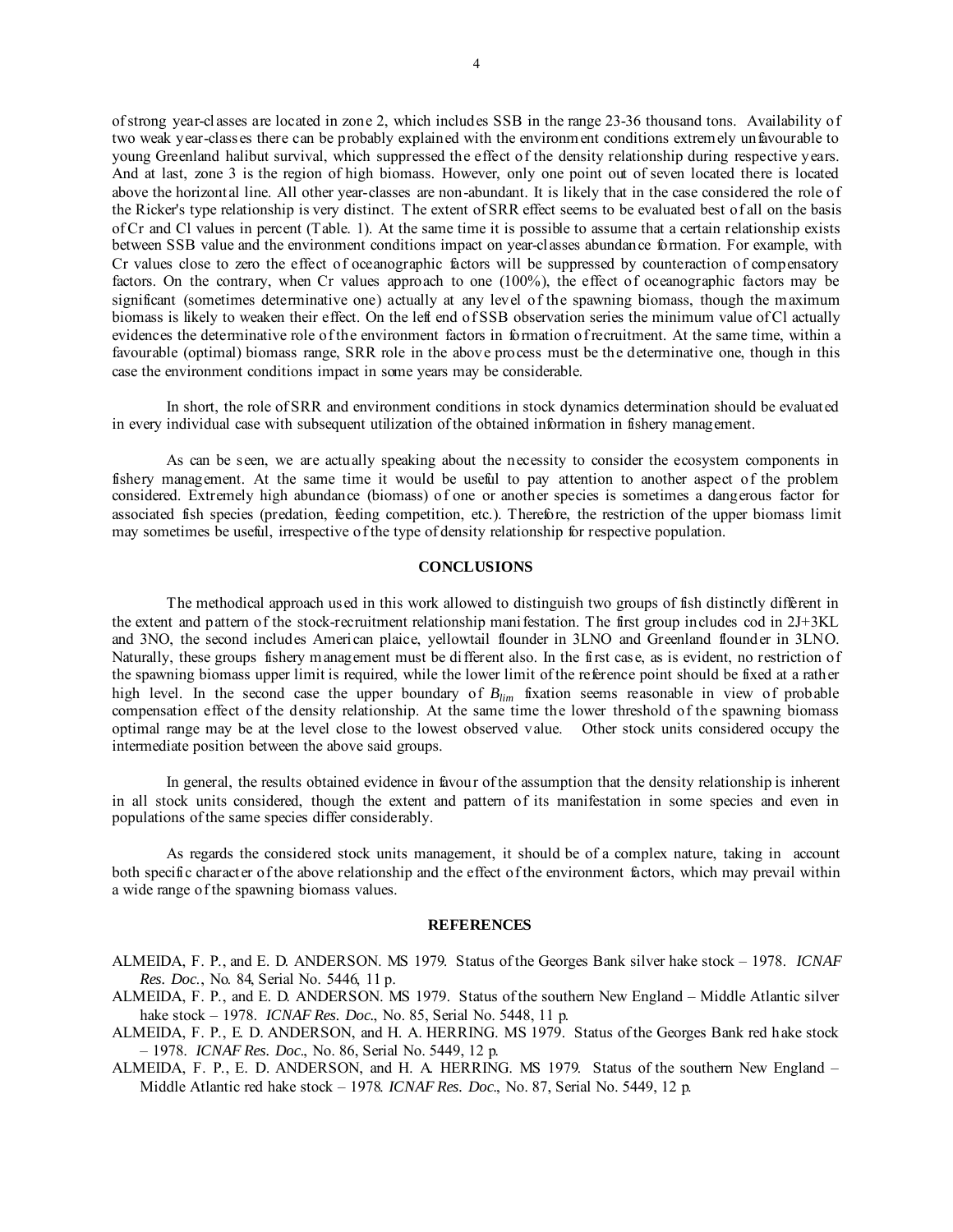- BAIRD, J. W., and C. A. BISHOP. MS 1986. Assessment of the cod stock in NAFO Divisions 2J+3KL. *NAFO SCR Doc*., No. 47, Serial No. N1163, 50 p.
- BISHOP, C. A., and J. W. BAIRD. MS 1985. An assessment of the cod stock in Subdivision 3Ps. *NAFO SCR Doc*., No. 38, Serial No. N988, 25 p.
- BRODIE, W. B. MS 1985. An assessment of the yellowtail flounder stock in NAFO Divisions 3L, 3N and 3O. *NAFO SCR Doc*., No. 50, Serial No. N999, 20 p.
- BRODIE, W. B. MS 1985. An assessment update of the American plaice stock in NAFO Divisions 3LNO. *NAFO SCR Doc*., No. 51, Serial No. N1000, 28 p.
- CUSHING, D. H. 1975. Marine ecology and fisheries. Cambridge University Press, 288 p.
- DARBY, C., B. HEALEY, J.-C. MAHE, and W. R. BOWERING. MS 2004. Greenland halibut (*Reinhardtius hippoglossoides*) in Subarea 2 and Divisions 3KLMNO: an assessment of stock status based on upon Extended Survivors Analysis, ADAPT, and ASPIC Analysis, with stochastic projections of potential stock dynamics. *NAFO SCR Doc*., No. 55. Serial No. N5008, 53 p.
- HEALEY, B.P., E. F. MURPHY, D. E. STANSBURY, and J. BRATTEY. MS 2003. An assessment of the cod stock in NAFO Divisions 3NO. *NAFO SCR Doc*., No. 59, Serial No. N4878, 29 p.
- ISAKOV, V. I., L. IVANOV, P. KOLAROV, W. MAHNKE, A. PACIORKOWSKI, V. A. RIKHTER, S. UCINSKI, and B. VASKE. MS 1976. Re-assessment of the mackerel stock in the ICNAF Area. *ICNAF Res. Doc*., No. 169, Serial No. 4065, 10 p.
- NAFO. 2000. Scientific Council Reports 1999. Dartmouth N. S. Can., 327 p.
- NIKOLSKY G. V. 1974. Theory of fish school dynamics // M. "Food Industry", 1974, 447 p.
- PARRISH B. B. (editor). 1973. Fish stocks and recruitment 1973. *Rapp. P-V. Reun. Cons. Explor. Perm. Int. Mer*., **164**, 372 p.
- RICKER, W. E. 1954. Stock and recruitment. *J. Fish Res. Board Can*., **11**: 559-623.
- RIKHTER, V. A. MS 1990. The stock-recruitment dependence nature in some fish species from the Northwest Atlantic. *NAFO SCR Doc*., No. 15, Serial No. N1730, 34 p.
- RIKHTER, V. A. MS 2004. Once more on the stock-recruitment relationship as one of the factors determining the abundance dynamics and fisheries management strategy for some commercial fish species in NAFO area. *NAFO SCR Doc*., No. 2, Serial No. N494, 13 p.
- SHOWELL, M. A. MS 1997. Assessment of the 4VWX silver hake population in 1996. *NAFO SCR Doc*., No. 69, Serial No. N2903, 27 p.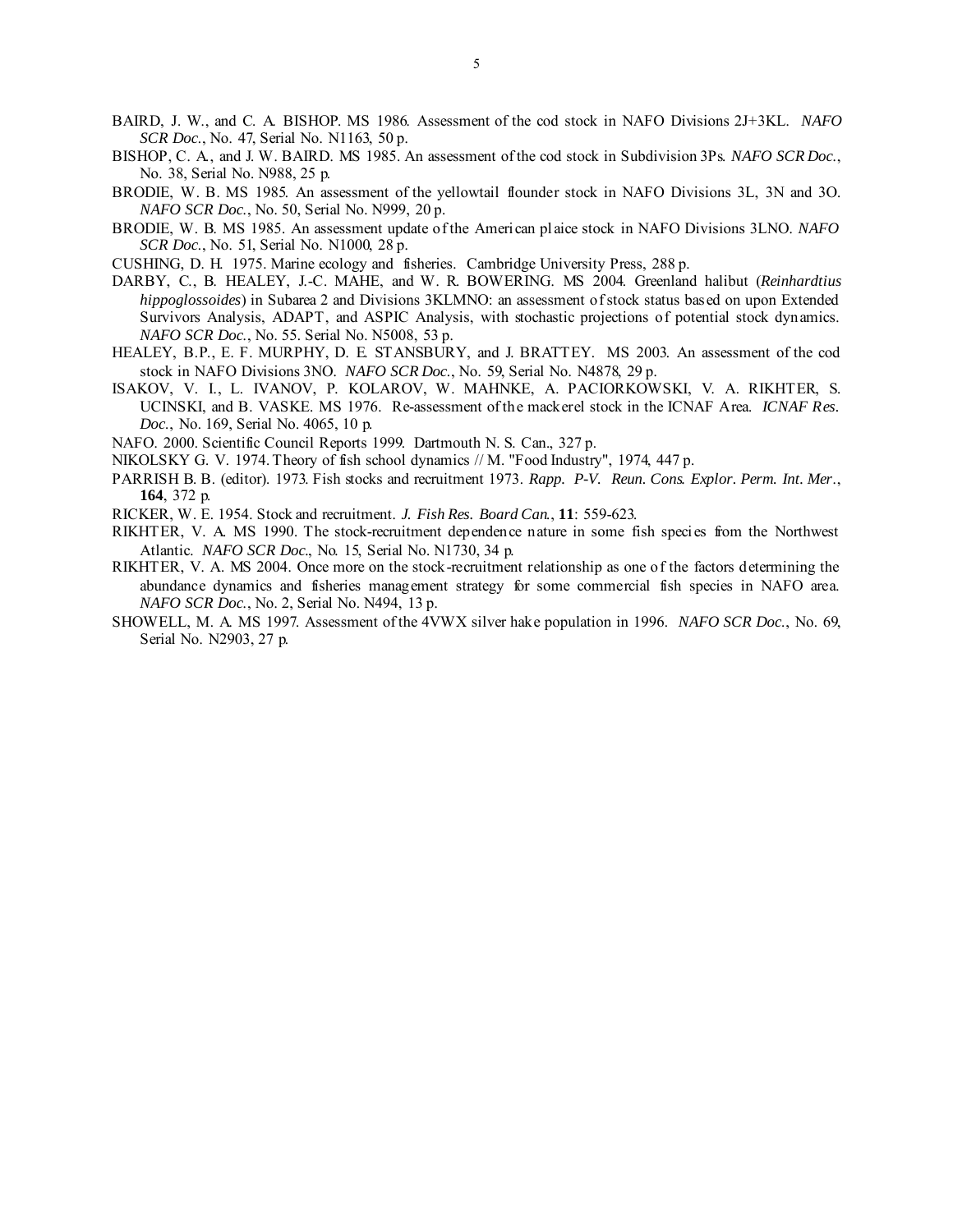|                          | MSSB fav. | <b>MSSB</b> high | <b>MSSBlow</b> | MSSB fav/MSSB high  |               | <b>MSSB fav/MSSBlow</b> |               |
|--------------------------|-----------|------------------|----------------|---------------------|---------------|-------------------------|---------------|
| <b>Stock Unit</b>        | thous, t  | thous. t         | thous, t       | <b>Actual value</b> | $\frac{0}{0}$ | <b>Actual value</b>     | $\frac{0}{0}$ |
| $2J+3KL$ cod             | 865       | 841              | 1850           | 1.03                | 10000         | 4.68                    | 10000         |
| 3NO cod                  | 115       | 114              | 27.8           | 1.01                | 98.06         | 4.11                    | 87.82         |
| 3Ps cod                  | 77        | 107              | 36.3           | 0.72                | 69.90         | 2.12                    | 45.30         |
| 4 VWX silver hake        | 163       | 203              | 86.0           | 0.80                | 77.67         | 1.35                    | 28.85         |
| 57e silver hake          | 325       | 476              | 128.6          | 0.68                | 66.02         | 2.52                    | 53.85         |
| $5Zw+6$ silverhake       | 201       | 294              | 71.0           | 0.68                | 66.02         | 2.83                    | 60.47         |
| 5Ze red hake             | 52        | 78               | 34.5           | 0.67                | 65.05         | 1.50                    | 32.05         |
| $5Zw+6$ red hake         | 101       | 116              | 42.0           | 0.87                | 84.47         | 2.40                    | 51.28         |
| $2+3$ Greenland halibut  | 31        | 48               | 17.8           | 0.65                | 63.11         | 1.74                    | 37.18         |
| 3LNO vellowtail flounder | 10        | 20               | 7.7            | 0.50                | 48.54         | 1.35                    | 28.85         |
| 3LNO American plaice     | 156       | 331              | 1402           | 0.47                | 45.63         | 1.11                    | 23.72         |
| 3-6 Atlantic mackerel    | 982       | 1375             | 665.0          | 0.71                | 68.93         | 1.27                    | 27.14         |

TABLE 1. Estimates of mean spawning biomass (favourable, high, low) and respective ratios in 12 unit stocks in NAFO Area.